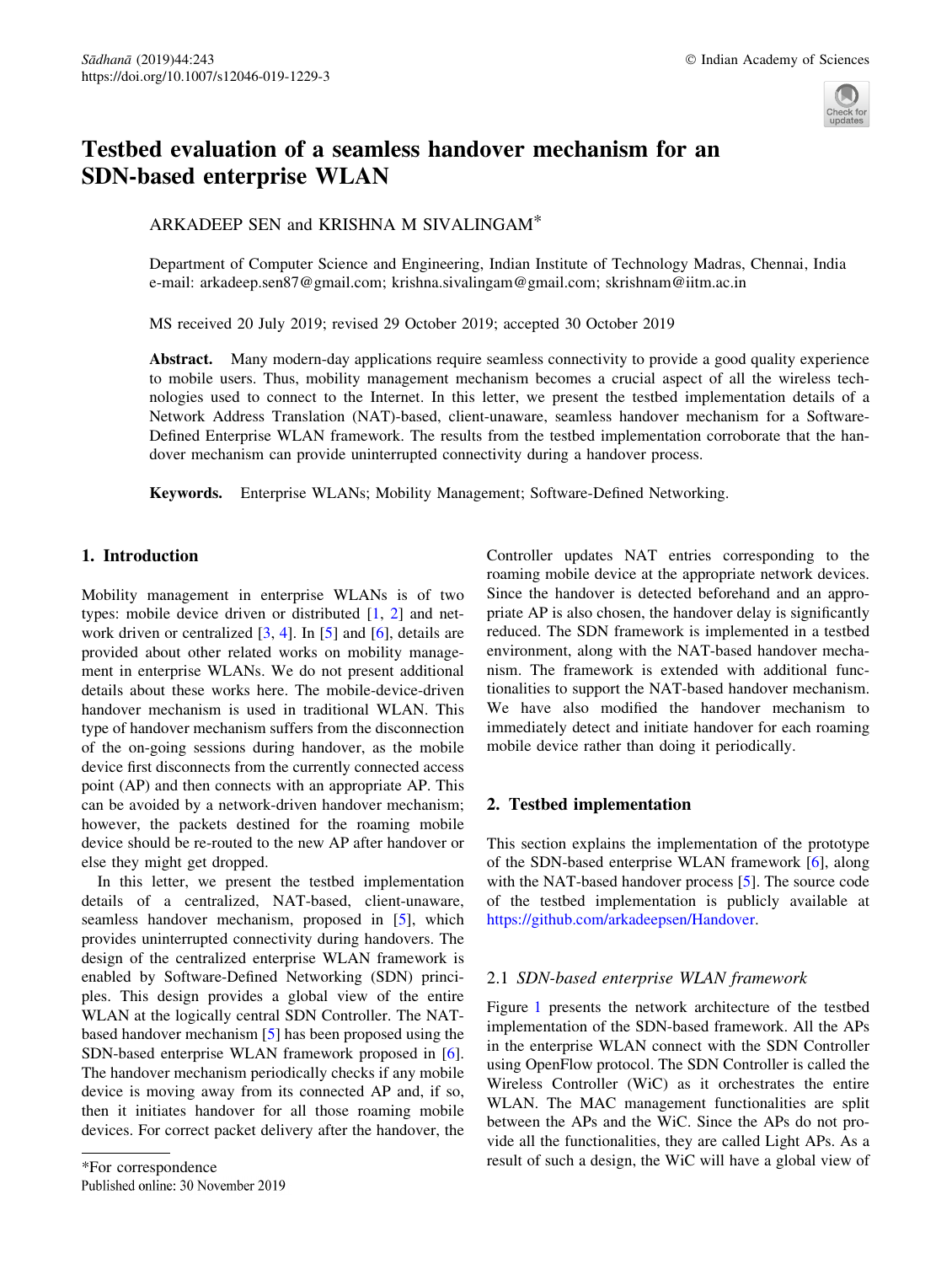

Figure. 1. Network architecture.

the entire WLAN. The Light APs and the WiC are implemented on Linux-based PCs. The Gateway router connects the enterprise WLAN to the outside network (LAN in this case). It is also SDN enabled and uses OpenFlow protocol to connect with the WiC. The Gateway router is implemented on the Linux system on which the WiC runs. The Light APs are connected to the Gateway router and the WiC through a switch. The WiC and the Gateway can also be implemented on two different systems, in which case both the systems should be connected to the switch. A Linux-based laptop is used as the mobile station. All the Light APs are configured to operate on the same channel. They are also configured with the same Service Set Identifier (SSID) and Basic Service Set Identifier (BSSID). Due to such configurations, the mobile devices will not be able to differentiate between the Light APs and it will seem that only a single AP exists. The WiC decides which Light AP will serve a mobile device based on the Probe Request frames initially sent by the mobile device when it searches for the available APs. This Light AP is designated as the Home AP of the mobile device. Any further communication with the mobile device happens with this Light AP. During a handover, when a mobile station (STA) is migrated from one AP to another by the WiC, the STA will not be able to detect the migration because of the configurations and it will seem to the STA that it is still connected to the same AP. Since the STA will be unaware of the change in connectivity, the on-going application sessions running on the STA will not encounter any disconnection during the handover.

## 2.2 Implementation details

Table 1 summarizes the additions/changes made to the different software used for the implementation of the SDNbased framework and the NAT-based handover mechanism.

2.2a Light APs: A user space program called hostapd [7] is used to create software APs on laptops. AP and authentication server functionalities are provided by hostapd. As DHCP server functionality is not provided by hostapd, a tool called dnsmasq [10] is used for setting up DHCP server and DNS cacher on the Light APs. Thus, using hostapd and dnsmasq, along with iptables (for forwarding packets to the NAT module), a Linux box can be turned into a software-based WiFi AP. Packets arriving at the Light APs are queued up by specifying iptables rules. These packets are then handled using the API provided by a userspace library called libnetfilter\_queue [11]. For every packet received on the wireless interface, an OpenFlow Experimenter message is sent to the WiC containing the source and destination IP addresses and port numbers. The WiC assigns a unique port number for the destination IP address and port number pair and sends the corresponding NAT entry to the Light AP via another OpenFlow Experimenter message. Every subsequent packet in the same flow will match this NAT entry. After applying NAT, each packet will have the Light AP's IP address as the source IP address and the unique port number as the source port number. The WiC stores the entries by mapping the STA address to all its NAT entries. Packets arriving at the interface of the Light AP connected to the switch are matched with the NAT entries. If a packet matches an entry, then NAT is applied on the packet appropriately by consulting the matching entry.

To support the OpenFlow protocol and to connect to the WiC, an extra module is added to *hostapd*. This module sets up a TCP connection with the WiC and handles all the incoming OpenFlow messages from the WiC as per the OpenFlow specification. This module also sends appropriate Experimenter messages to the WiC for various events related to the WLAN services. NAT functionality is also taken care of by this module. The *Click* modular router  $[8]$  is also run at the Light AP to capture all the data frames that have the destination MAC address as the common BSSID, configured on all the Light APs. Once captured, the received signal strengths of these data frames are written to files, which are read by the module added to hostapd and are sent to the WiC via Open-Flow Experimenter messages. Based on these received signal strengths, the WiC takes the handover decisions.

2.2b Gateway router: A Linux system is used to operate as the Gateway router with NAT functionality. For every new packet received on the interface connected to the switch, a new NAT entry is created and stored. Every subsequent packet in the same flow will match this NAT entry and the destination IP address of those packets will be changed to the Gateway router's IP address. The Gateway router also connects with the WiC using the OpenFlow protocol. The WiC instructs the Gateway to change the value of the source IP address field of certain NAT entries during the handover process. Packets arriving at the interface connected to the LAN are matched with the NAT entries. If a packet matches an entry, then NAT is applied on the packet appropriately by consulting the matching entry.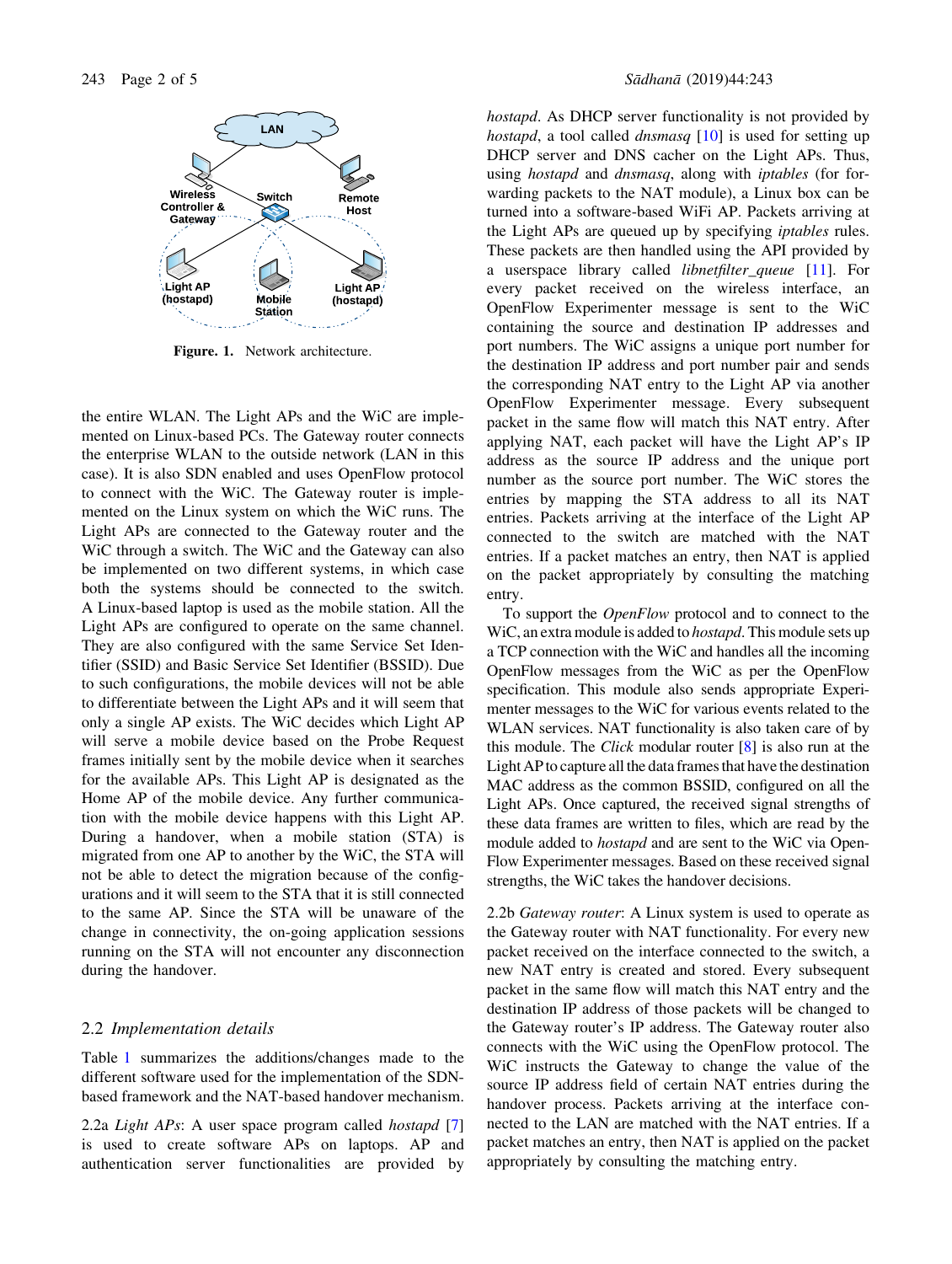| Software                         | Additions/changes                                                                   |
|----------------------------------|-------------------------------------------------------------------------------------|
| hostapd [7]                      | Added <i>OpenFlow</i> support and NAT functionality; modified IEEE 802.11 MAC       |
|                                  | services according to the SDN-based framework                                       |
| Click router [8]                 | Added module to get the received signal strengths of captured data frames and write |
|                                  | them in files used by hostapd                                                       |
| Gateway router NAT module        | Added OpenFlow support and NAT functionality with required modifications            |
| <b>Floodlight Controller</b> [9] | Added module to handle Experimenter OpenFlow messages from Light APs and            |
|                                  | Gateway router, and the handover process for NAT operation mode of the APs          |

Table 1.. Summary of software additions/changes.

2.2c WiC: The WiC is implemented using the Floodlight OpenFlow Controller [9]. The WiC communicates with the Light APs and the Gateway router using the OpenFlow protocol. To implement the SDN-based framework, we added a module to the Floodlight Controller to handle all the Experimenter messages sent by the Light APs and the Gateway router. This module stores all the information about the mobile devices connected with the Light APs, including the NAT entries. The handover mechanism is also implemented in this module.

## 2.3 NAT-based handover mechanism

The handover process is triggered whenever the WiC detects that an STA is moving away from its corresponding Home AP. Home AP is the Light AP with which the STA is currently connected.

The signalling required for the NAT-based handover mechanism is described in figure 2. All the Light APs keep track of the last received signal strength from an STA. If a non-Home AP of the STA receives a data frame from the STA, then it will check whether the signal strength of the received data frame is greater than the last received signal strength from the STA. If so, then the Light AP will send the signal strength information to the WiC. Upon receiving this information, the WiC will ask the Home AP of the STA to report the last received signal strength from the STA. The Home AP will comply with the request by sending the same to the WiC.

After receiving the information from the Home AP of the STA, the WiC will check the handover criterion. The handover is initiated if the last received signal strength from the STA is greater at the non-Home AP as compared with that at the Home AP of the STA. Subsequently, all the NAT entries, if any, corresponding to the STA will be added to the new AP. This is done so that the new AP can properly forward all the incoming and outgoing packets of the existing flows corresponding to the STA by applying NAT.

The WiC will then inform the Home AP to remove the association of the STA and set its state to NOT AUTHENTICATED. The new AP will now be designated as the Home AP of the STA. The WiC will inform the new AP to add the STA and set its status to ASSOCIATED.



Figure. 2. Handover process for NAT operation mode.

The WiC will next update all the NAT entries, if any, at the Gateway router corresponding to the STA. The source IP address of those NAT entries will be changed to the IP address of the new Home AP of the STA. For any incoming packets destined for the STA, the Gateway router will now apply NAT by changing the destination IP address of those packets to the new Home AP and forward the packets to it. All the messaging among the Light APs, the Gateway and the WiC is accomplished by sending appropriate OpenFlow Experimenter messages.

#### 3. Testbed evaluation

This section presents the results of the experiments conducted using the testbed described in the previous section. All hostapd instances are configured to operate in IEEE 802.11g mode. In the experiments, instantaneous throughput is measured for TCP and UDP applications. Two different scenarios are considered for the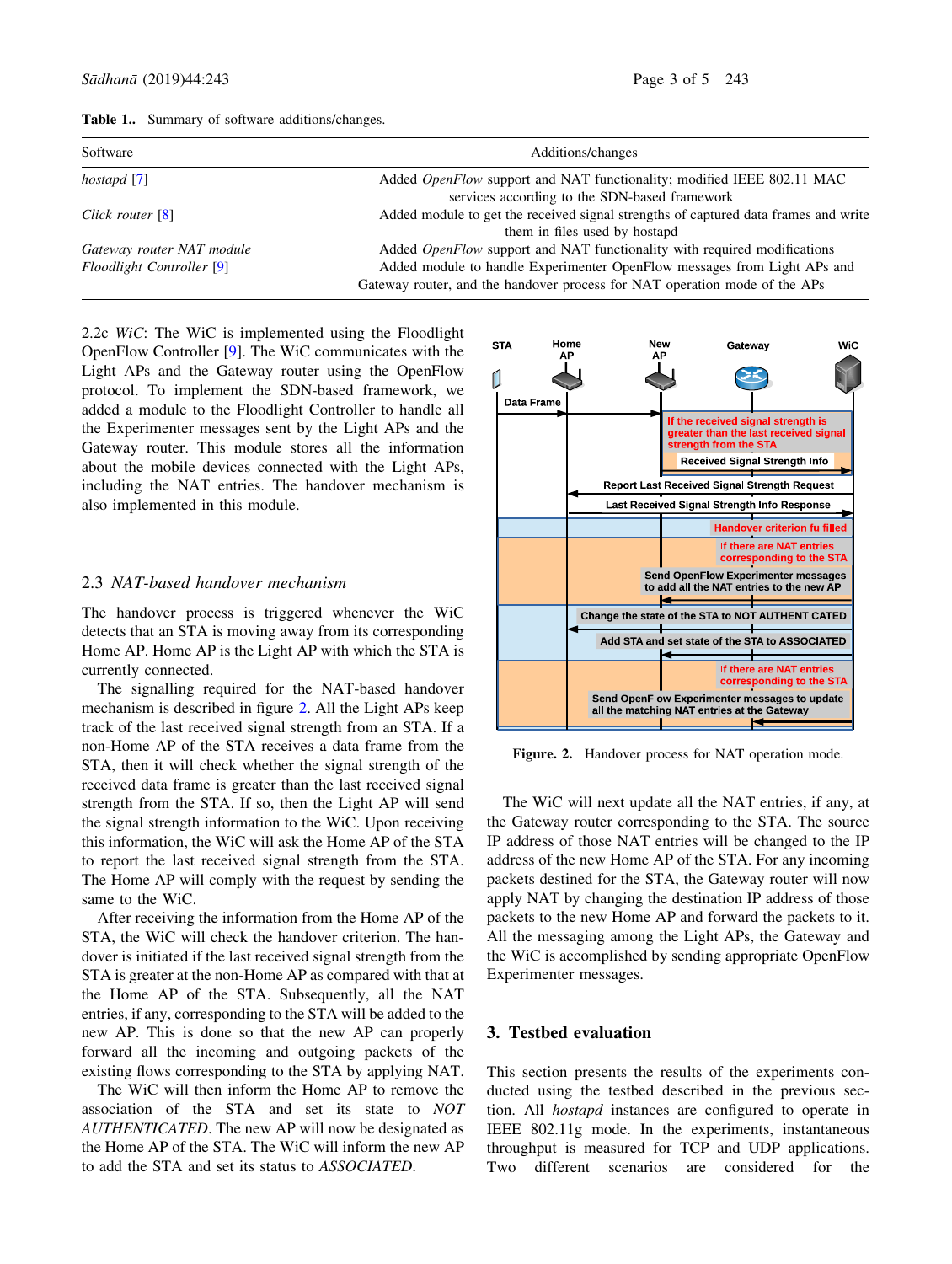experimentation: sender application configured on the STA while receiver application configured on the remote host, and vice versa. The sender applications transmit packets at a rate of 80 kbps (1000 bytes every 100 ms) and send a maximum of 200,000 bytes. The performance of the NATbased handover for the SDN-based framework is compared to that of the handover in traditional enterprise WLAN. For the traditional enterprise WLAN, the unmodified version of hostapd is used along with dnsmasq and default NAT functionality of iptables.

Figures 3 and 4 present the instantaneous throughput at the receiver application for the scenarios mentioned earlier. In all the cases, the handover process starts at around 5 s and ends at around 10 s.

As seen in figures 3a and 4a, the on-going UDP communications get interrupted during the handover, for the case of the handover process for the traditional enterprise WLAN. Once the handover process is over, only then the communication resumes.

For the case of the sender application running on the STA, the STA will send the packets to the new AP after the handover. The new AP will then forward the packet to the remote host via the Gateway router. For the case of the handover process for the traditional WLAN, the communication will get interrupted during the handover, since the STA will disconnect from the previous AP and connect to the new AP.

#### 243 Page 4 of 5 Sådhanå (2019) 44:243

When the sender application runs on the remote host, in the case of the handover process for traditional WLAN, after the handover, the packets from the sender application will still be forwarded to the previous AP by the Gateway router and will get dropped. The UDP receiver application running on the STA will detect a break in communication. To reconnect, it will then send a request packet to the UDP sender application via the new AP. When the Gateway router forwards the request packet to the remote host, it will update the corresponding NAT entry. Henceforth, any UDP packet sent from the remote host to the STA will be forwarded to the new AP by the Gateway router.

Since, in both the scenarios, the UDP sender application cannot detect any break in communication, it will keep on sending packets during the handover process, and these packets will get dropped. The finish time of the UDP sender application does not change because of this reason.

As seen in figures 3b and 4b, the TCP sessions get interrupted during the handover, for the case of the handover process for the traditional enterprise WLAN. However, the TCP applications take more time to establish a new session and the communication resumes only after that. The TCP sender and receiver applications detect a break in the communication during handover and they close the session in both the scenarios. After this, the TCP client, which runs on the STA, tries to establish a new session with the TCP server application. The longer it takes for the new



Figure. 3. Throughput when the sender application runs on the mobile node or station.



Figure. 4. Throughput when the sender application runs on the remote host.